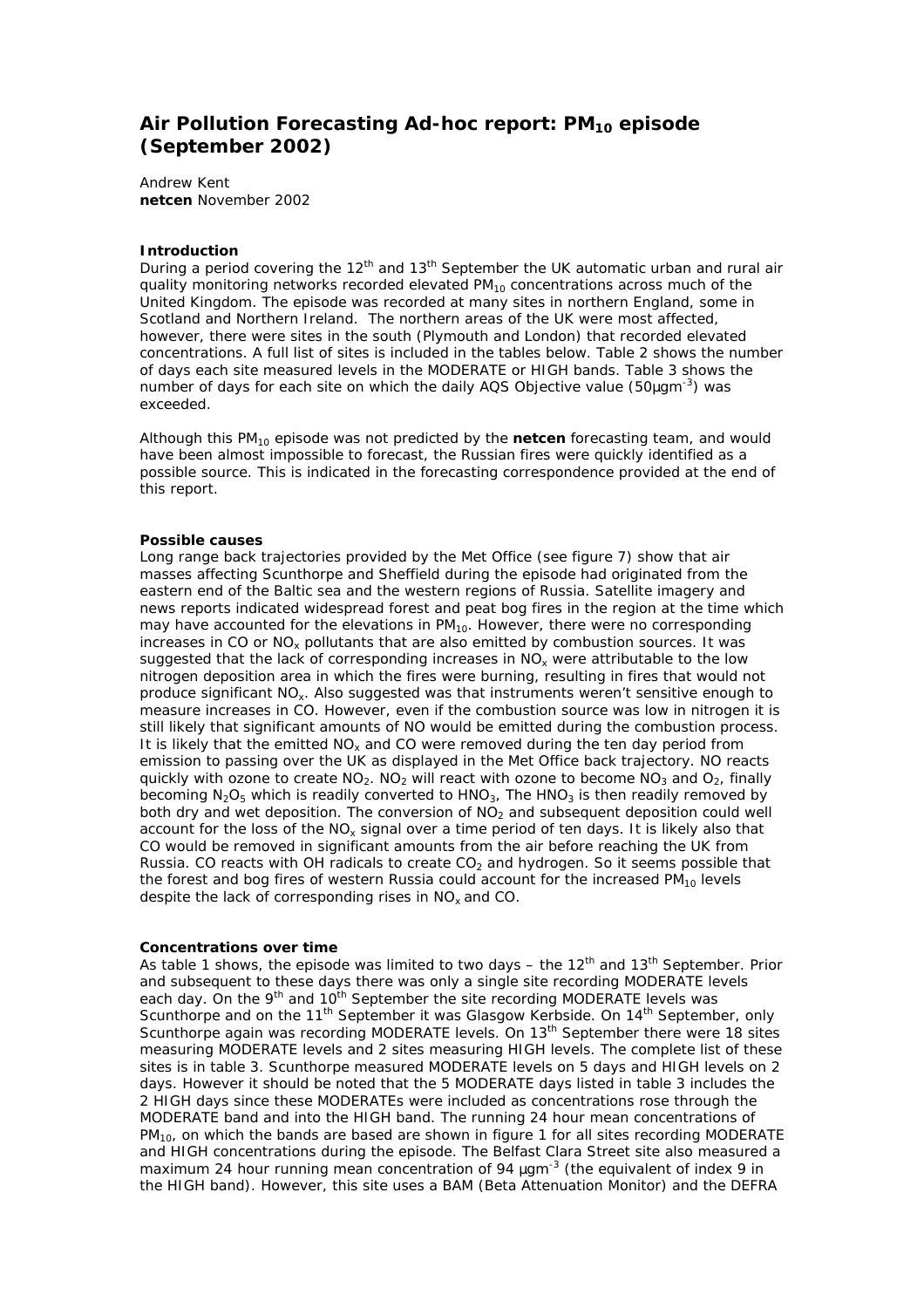Air Quality Index only applies to TEOM (Tapered Element Oscillating Microbalance) instruments. For this reason, Belfast Clara Street is not included in this report apart from featuring in table 2 in which exceedences of the daily AQS objective (for which it is valid) are listed.

| Day      | Number of sites recording<br><b>MODERATE levels</b> | Number of sites recording<br><b>HIGH levels</b> |
|----------|-----------------------------------------------------|-------------------------------------------------|
| 09/09/02 |                                                     |                                                 |
| 10/09/02 |                                                     |                                                 |
| 11/09/02 |                                                     |                                                 |
| 12/09/02 | 20                                                  |                                                 |
| 13/09/02 | 15                                                  |                                                 |
| 14/09/02 |                                                     |                                                 |

## **Table 1 – Number of sites recording MODERATE and HIGH concentrations over time**

# **Table 2 - Exceedences of the daily AQS Objective of 50** *m***gm-3 (gravimetric equivalent) by site**

| <b>Site</b>              | Number of      | <b>Maximum exceedence</b> |  |
|--------------------------|----------------|---------------------------|--|
|                          | days           | $(\mu g \, m-3)$          |  |
| Scunthorpe               | 4              | 99                        |  |
| Glasgow Kerbside         | $\overline{2}$ | 88                        |  |
| Thurrock                 | $\overline{2}$ | 58                        |  |
| Wolverhampton Centre     | $\overline{2}$ | 62                        |  |
| <b>Belfast Centre</b>    | 1              | 76                        |  |
| Belfast Clara St         | 1              | 94                        |  |
| <b>Birmingham Centre</b> | 1              | 53                        |  |
| Blackpool                | 1              | 63                        |  |
| <b>Bolton</b>            | 1              | 73                        |  |
| <b>Bury Roadside</b>     | 1              | 80                        |  |
| Coventry Memorial Park   | 1              | 53                        |  |
| Derry                    | 1              | 80                        |  |
| <b>Edinburgh Centre</b>  | 1              | 71                        |  |
| Glasgow Centre           | 1              | 61                        |  |
| <b>Leeds Centre</b>      | 1              | 56                        |  |
| Liverpool Centre         | 1              | 74                        |  |
| London Bloomsbury        | 1              | 51                        |  |
| London Marylebone Road   | 1              | 58                        |  |
| Lough Navar              | 1              | 58                        |  |
| Manchester Piccadilly    | 1              | 84                        |  |
| Middlesbrough            | 1              | 63                        |  |
| Nottingham Centre        | 1              | 58                        |  |
| Plymouth Centre          | 1              | 55                        |  |
| Preston                  | 1              | 67                        |  |
| <b>Salford Eccles</b>    | 1              | 64                        |  |
| <b>Sheffield Centre</b>  | 1              | 67                        |  |
| Stockton-on-Tees Yarm    | 1              | 71                        |  |
| Stoke-on-Trent Centre    | 1              | 56                        |  |
| Wigan Leigh              | 1              | 68                        |  |
| <b>Wirral Tranmere</b>   | 1              | 61                        |  |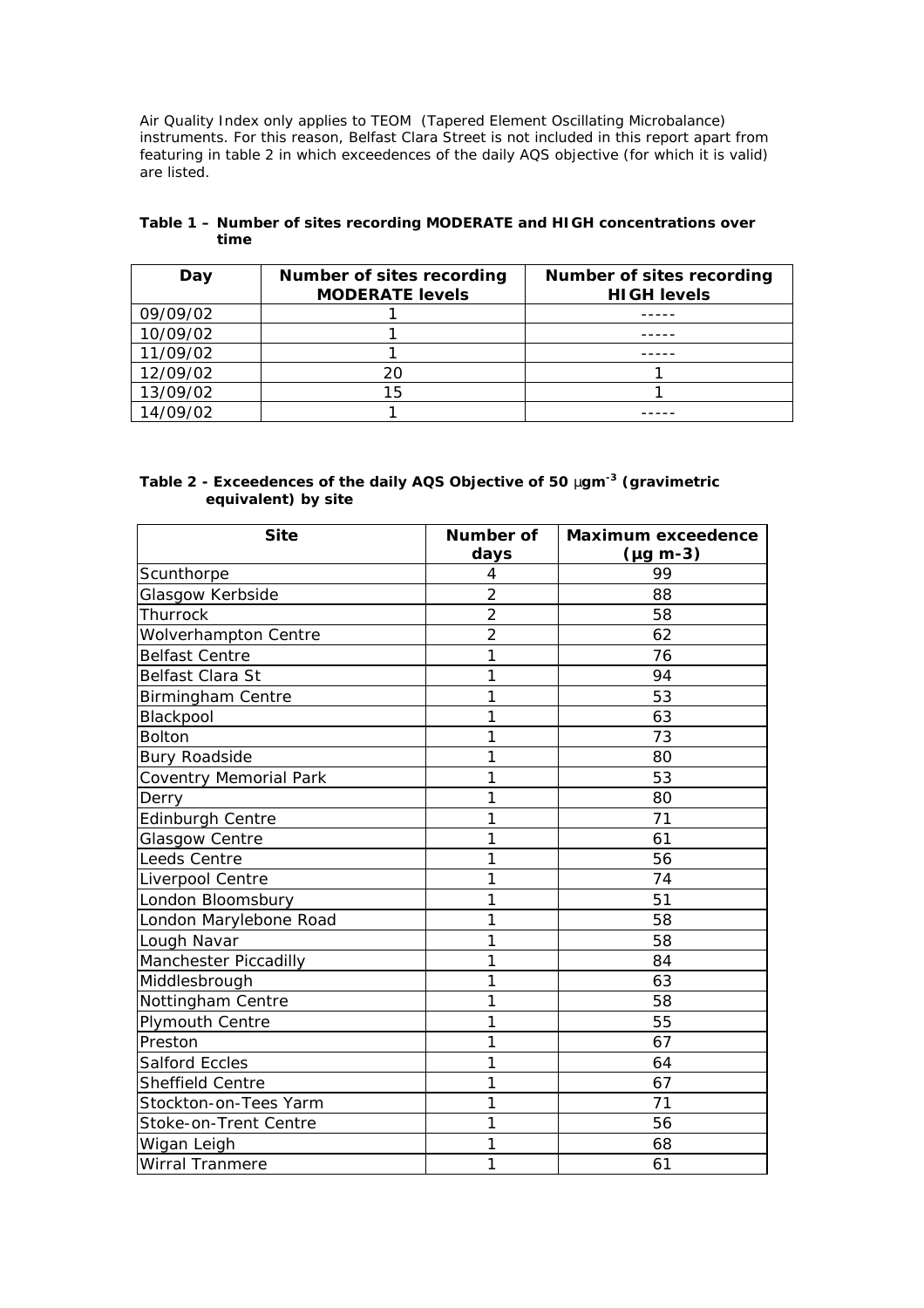| <b>Site</b>                 | Number of<br><b>MODERATE</b> | Number of<br><b>HIGH days</b> | <b>Maximum</b><br>exceedence |
|-----------------------------|------------------------------|-------------------------------|------------------------------|
|                             | days                         |                               | $(\mu g \text{ m-3})$        |
| Scunthorpe                  | 5                            | $\overline{2}$                | 85                           |
| Glasgow Kerbside            | 3                            |                               | 71                           |
| Manchester Piccadilly       | 2                            |                               | 72                           |
| <b>Bury Roadside</b>        | 2                            |                               | 69                           |
| Stockton-on-Tees Yarm       | $\overline{2}$               |                               | 60                           |
| Derry                       | $\overline{2}$               |                               | 64                           |
| Liverpool Centre            | 2                            |                               | 59                           |
| <b>Belfast Centre</b>       | $\overline{2}$               |                               | 59                           |
| <b>Bolton</b>               | $\overline{2}$               |                               | 61                           |
| <b>Edinburgh Centre</b>     | $\overline{2}$               |                               | 56                           |
| Sheffield Centre            | $\overline{2}$               |                               | 58                           |
| Wigan Leigh                 | $\overline{2}$               |                               | 58                           |
| Preston                     | 2                            |                               | 56                           |
| Nottingham Centre           |                              |                               | 56                           |
| Middlesbrough               |                              |                               | 57                           |
| <b>Salford Eccles</b>       |                              |                               | 54                           |
| <b>Wolverhampton Centre</b> |                              |                               | 52                           |
| Stoke-on-Trent Centre       |                              |                               | 52                           |
| Blackpool                   |                              |                               | 51                           |
| Lough Navar                 |                              |                               | 50                           |

**Table 3 - Number of days each site recorded levels in MODERATE and HIGH bands**

Prior to  $12<sup>th</sup>$  September winds were south westerly, originating over the Atlantic Ocean as shown in Figure 1. By 12<sup>th</sup> September, winds had become strong north easterly, originating over the sea but passing over Scandinavia and fringing the area of the Russian forest fires before travelling towards the UK. On 13<sup>th</sup> September, these winds were originating from directly over the Russian fire area, being almost due easterly and still strong.

### **Summary**

The PM<sub>10</sub> episode recorded in northern areas of the UK on  $12<sup>th</sup>$  and  $13<sup>th</sup>$  September resulted in a maximum 24 hour running mean concentration of 85 *m*gm-3 (HIGH band, index 8) at Scunthorpe. This site measured HIGH concentrations on both days of the episode. MODERATE concentrations were recorded at 20 sites on 12<sup>th</sup> September and at 15 sites the following day.

Given the wind strength and the north easterly/ easterly direction over these two days, it is possible that the elevated concentrations of  $PM_{10}$  were the result of widespread forest and peat bog fires in western Russia. The lack of associated  $NO<sub>x</sub>$  and CO increases recorded in the UK may be due to chemical removal of these pollutants over the ten day transport time from the source.

#### **Web links**

http://www.helsinki-hs.net/news.asp?id=20020906IE6 - discusses the significant effect of the western Russian fires on Finland

http://english.pravda.ru/region/2002/09/10/36241.html - also discusses air pollution caused by Russian peat bog fires although it concentrates on the fires surrounding Moscow over the summer/ autumn of 2002.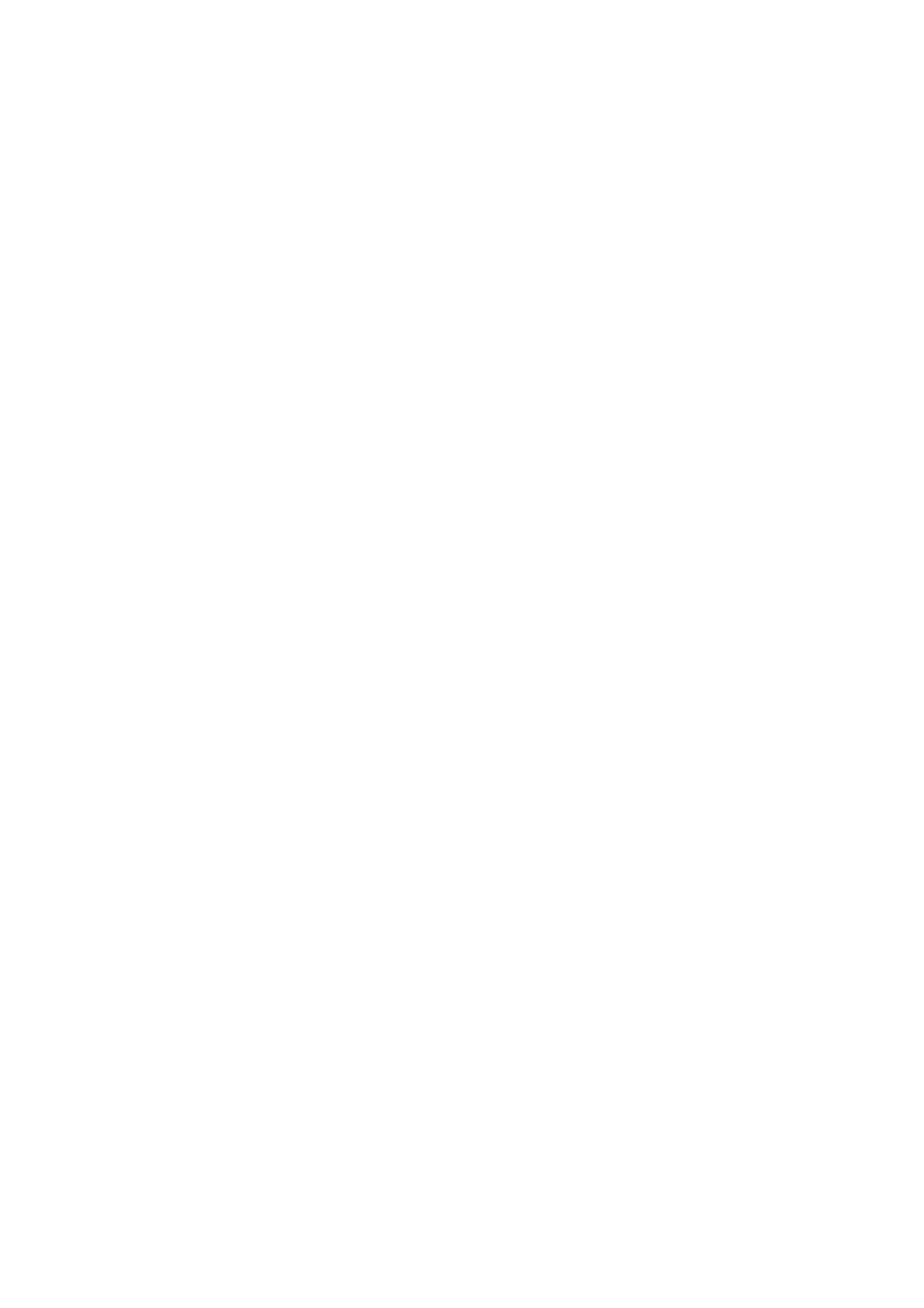



**Date**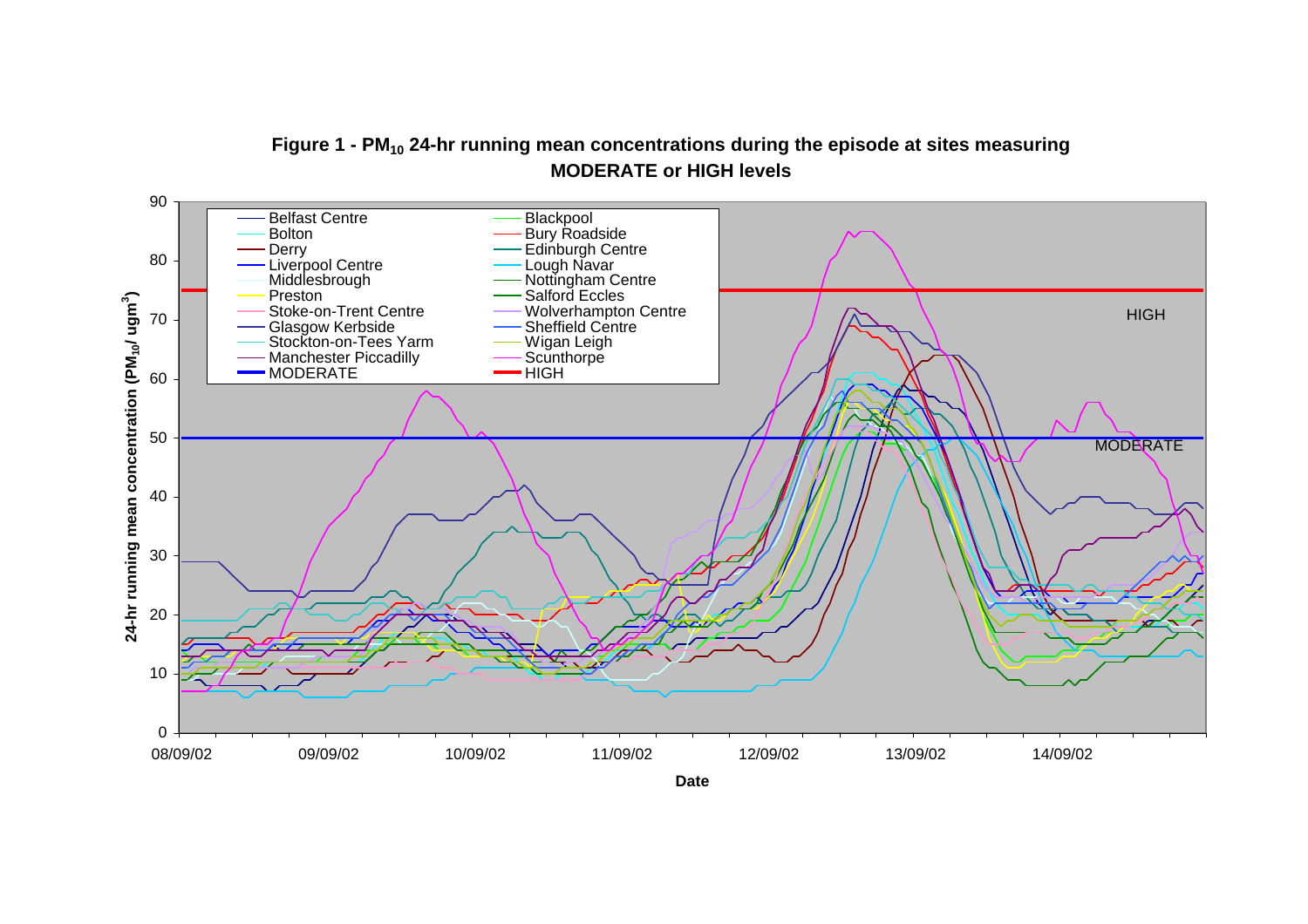

**Figure 2 – Four day forecast back trajectories UK, 11th September 2002**

**Figure 3 – Four day forecast back trajectories UK, 12th September 2002**

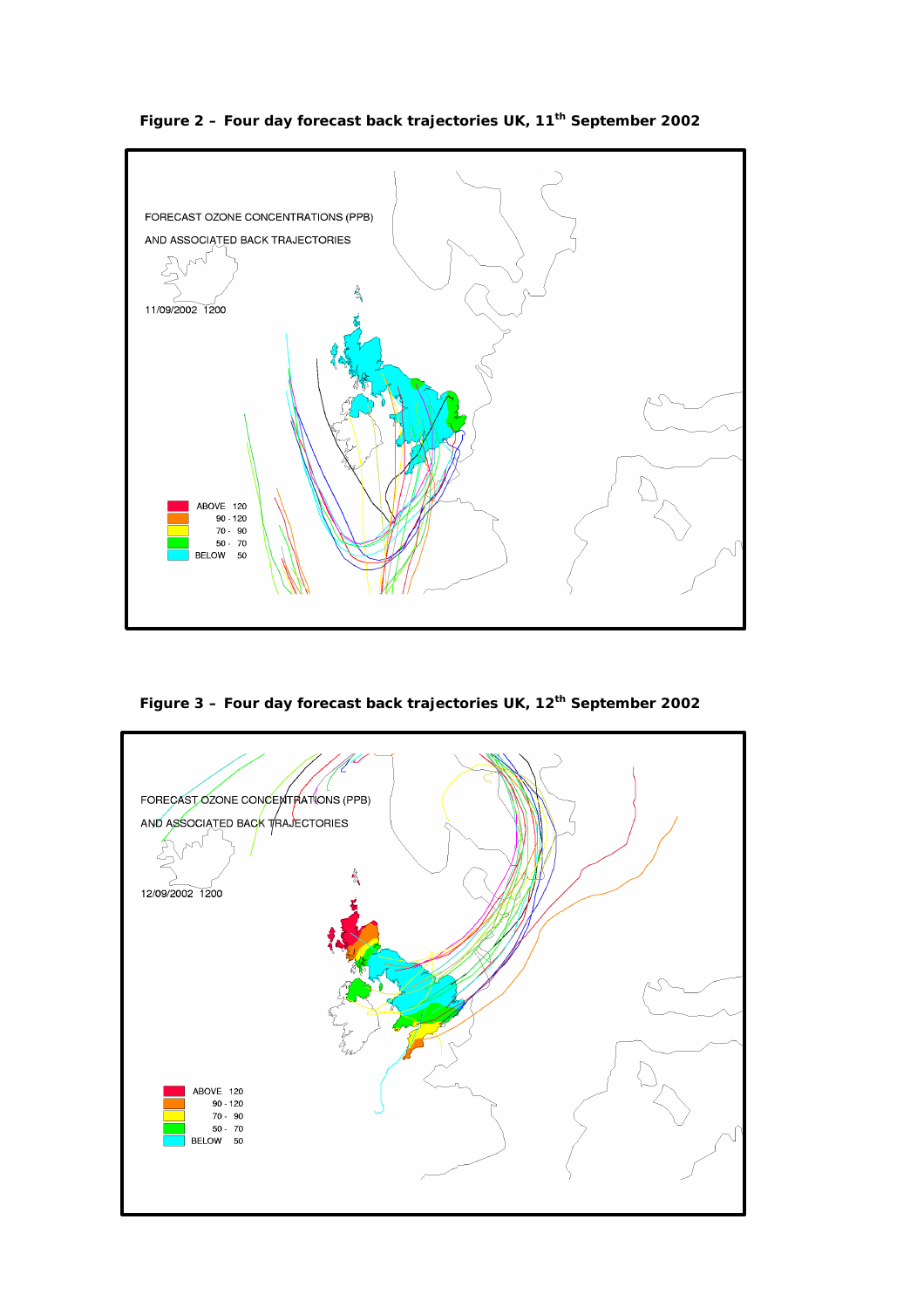

**Figure 4 – Four day forecast back trajectories UK, 13th September 2002**

**Figure 5 – Four day forecast back trajectories UK, 14th September 2002**

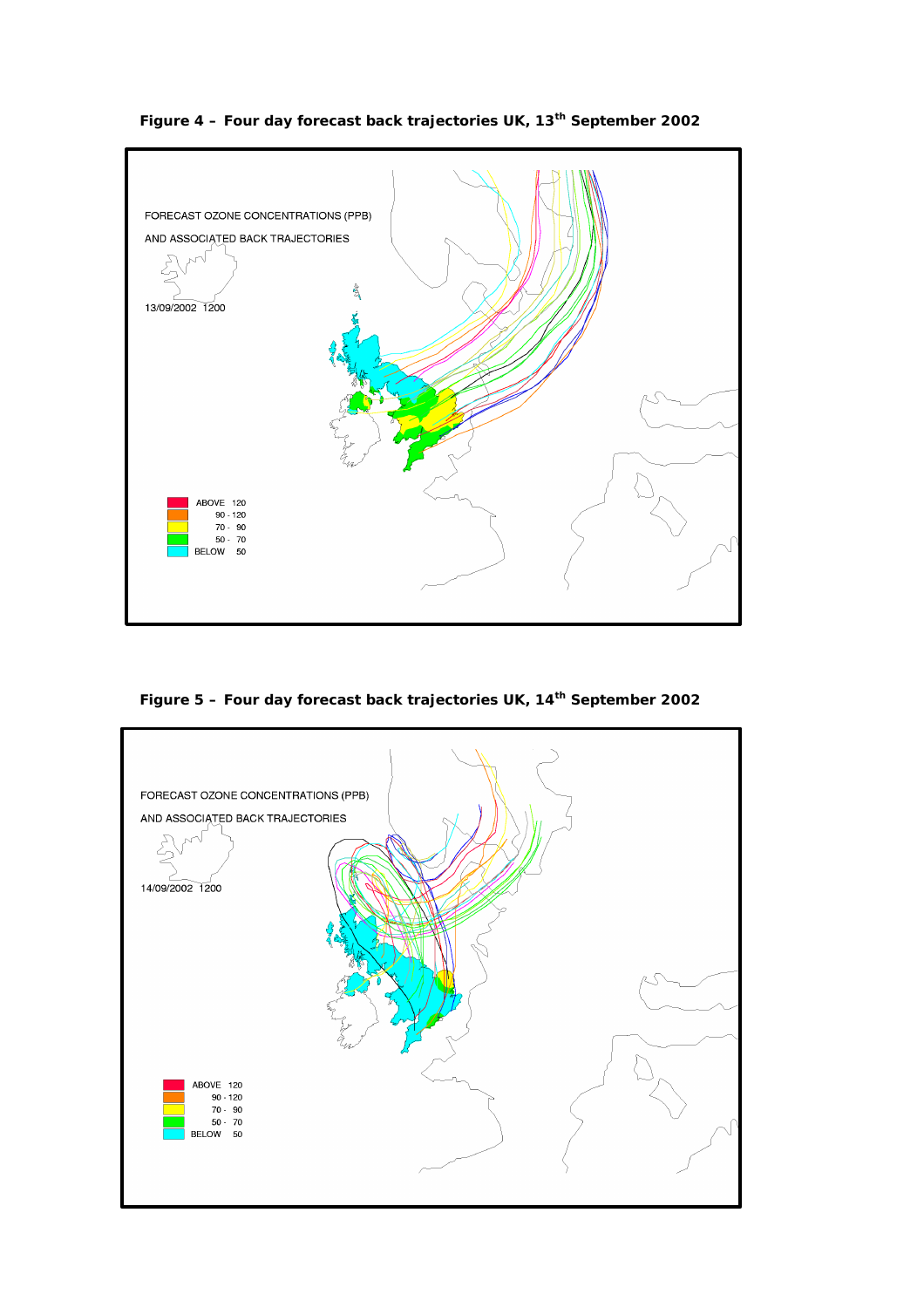

**Figure 6 – Four day forecast back trajectories UK, 15th September 2002**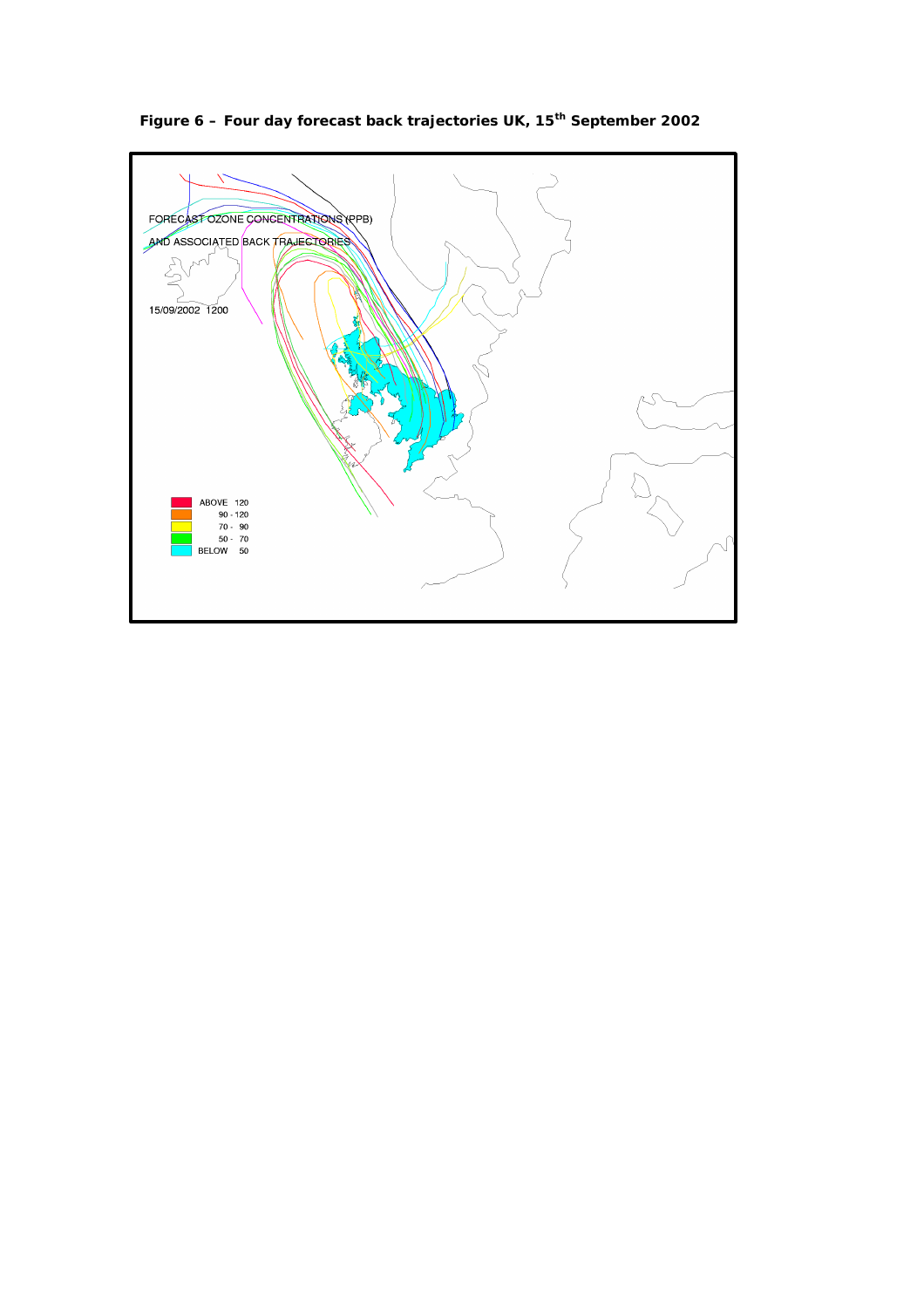



Mit Office, Beschneid (GMR)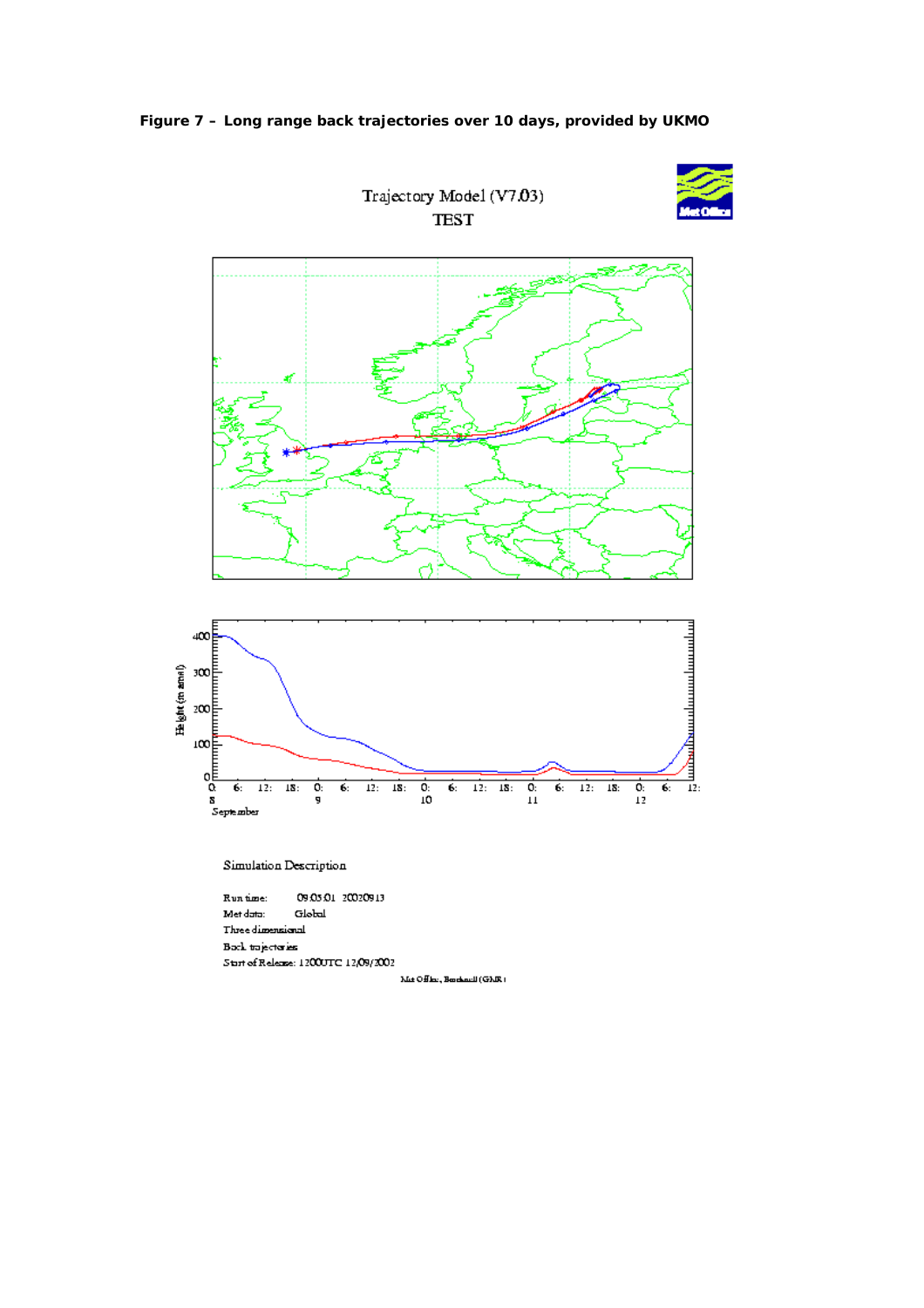### **Forecasting correspondence during the episode**

Below is a series of email communications from Brian Jones (the duty forecaster during the episode) over 12<sup>th</sup> to 13<sup>th</sup> September.

## **12th September**

### **PM10 Index HIGH - Hourly Concentrations of PM10 of 100 ug/m3 or greater at a no of monitoring sites**

Dear Colleagues,

At present the highest rolling 24 hour mean is index 8 (High) at the Scunthorpe site. The concentrations have dropped slightly over the last 3 hours so the 24 hour mean is likely to become more stable. It is possible that the Index may reach 9 (High) depending on how rapidly the concentrations decrease over the next few hours. At present it appears unlikely that the index will reach 10 (Very High) unless hourly concentrations increase to over 100 ug/m3 for a number of hours.

The reported hourly concentrations of PM10 has reached a value of 100ug/m3 or greater at 13 sites. Concentrations at most of the sites have started to decrease. The sites include Sheffield through to Edinburgh, the most northerly monitoring location for PM10. It appears that the observed episode is affecting the more northerly regions of the UK. More Southerly regions do not appear to be affected to any significant extent. The index for PM10 at many of the sites in the south is 3 (Low)

Brian Jones

# **12th September**

### **RE: PM10 Index HIGH - Hourly Concentrations of PM10 of 100 ug/m3 or greater at a no of monitoring sites**

Janet,

Geoff Dollard had mentioned he had seen a report of extensive forest fires in Russia, possibly around Moscow. However, as none of the other pollutants appear to be correlated with the PM10 e.g. NOx, the source is likely to be non-combustion related. Lack of ozone also suggests that the higher concentrations are not due to 'secondary' PM10.

I can think of no obvious explanation at the present time. I'll will investigate further and should I find any relevant information I will pass it on.

Brian.

### **RE: PM10 Index HIGH - Hourly Concentrations of PM10 of 100 ug/m3 or greater at a no of monitoring sites**

Brian,

Is there any reason why the northern half of the UK should be seeing these elevated levels of PM10? There doesn't appear to be any NOx or Ozone associated with these concentrations.

Janet

Janet Dixon